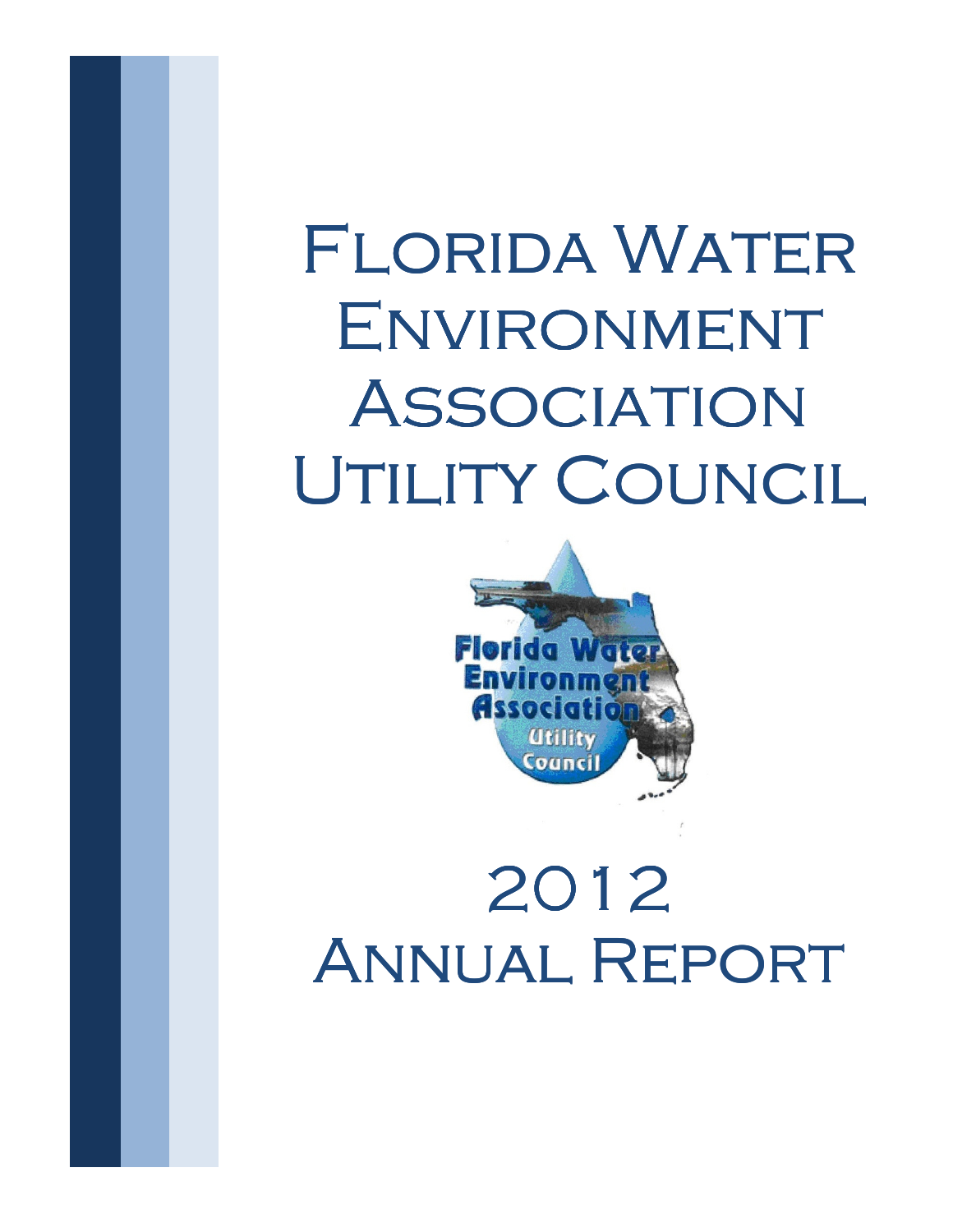#### President's Message

The Florida Water Environment Association Utility Council ("Utility Council") has received exceptionally strong membership support in the past several years, allowing the UC to be present and make a difference in a variety of venues for the membership in this extended time of regulatory development and economic uncertainty.

The numeric nutrient criteria ("NNC") issue remains a leading topic for the Utility Council. To date, the U.S. Environmental Protection Agency ("EPA") rulemaking has been focused on freshwaters in Florida, which affects a relative minority of our members. The Florida Department of Environmental Protection's ("FDEP") proposed alternative nutrient rules addressed Florida freshwaters and a number of state estuaries.

Our involvement receives a tremendous amount of national attention as other states and utilities watch how this issue develops in Florida. The Utility Council has been effective in conveying the exorbitant costs and environmental shortcomings of EPA's streams criteria, and in supporting the development and passage of a State alternative rule. The Florida Legislature unanimously approved legislation endorsing the state rule and directing FDEP to send the rule to EPA for review. If EPA declines to accept the state rule and instead moves forward with plans to promulgate criteria for all of Florida's coastal waters and estuaries, then the impact to Florida's utility community will likely be significant. We have previously estimated that nearly 80 percent of utilities statewide are regulated by those pending marine/estuarine standards.

As we move forward, there remains significant work in finalizing implementation strategies for our members who will be subjected later this year to either EPA's or the State's nutrient rules, and in advocating on behalf of members in future nutrient criteria rulemakings.

The Utility Council has been equally involved in reclaimed water policy development through the reclaimed water workgroup. This group formed as a regularly convening workgroup as a result of discussions between then FDEP Secretary Sole and our Board at the January 2009 Utility Council "DEP Day". The work product of that group became one of the final bills passed on the last day of this year's legislative season. The reclaimed water bill incorporated provisions for incentivizing utilities expansion of reclaimed water systems by protecting and crediting allocations, and clarifying regulatory authority to reduce the dual regulation utilities face between agencies as we manage our reclaimed water as both a disposal, and a water resource. This bill received support from FDEP, the water management districts, and utilities, as well as from other interested groups such as the Audubon Society.

We are pleased to have Representative Dana Young as our guest speaker at this year's Utility Council Annual Meeting at the Florida Water Resource Conference. Representative Young has shown a strong interest in environmental policy, and has emerged as a leader in the state house on these issues. We will need the support of her and her colleagues as we move forward to ensure that our utility investments are well targeted to meet our communities' needs.

The Utility Council had a number of audiences with senior FDEP leaders in the new administration last year, and we are pleased to see a number of regulatory streamlining efforts underway. At last year's Utility Council Annual Meeting, featured guest Melissa Meeker (then Deputy Secretary of FDEP for water policy), set the groundwork for a number of significant regulatory streamlining initiatives between FDEP and the Districts. Following her subsequent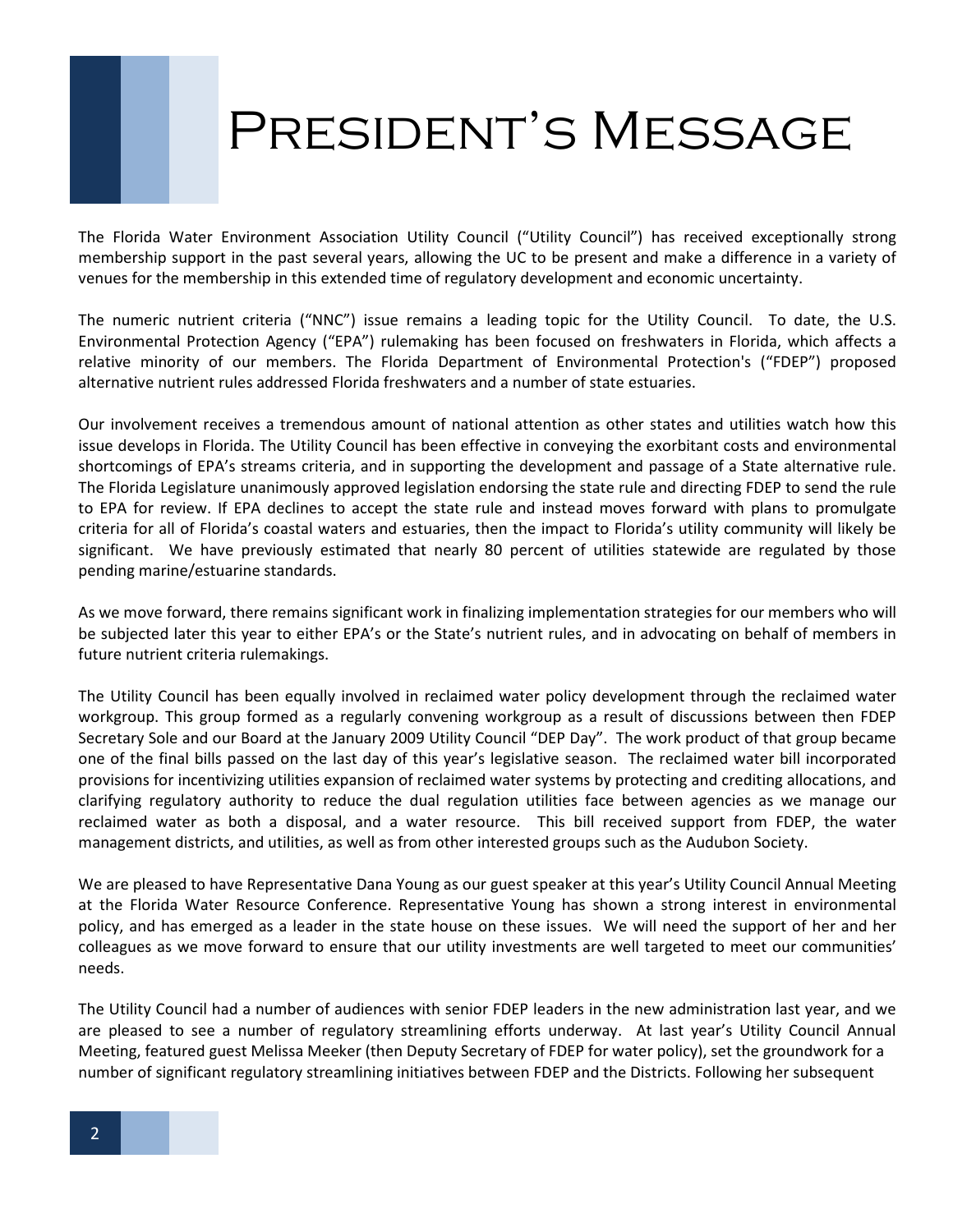# President's Message



move to the Executive Director position at South Florida Water Management District, her successors in Tallahassee, Deputy Secretary Gregory Munson and Office of Water Policy Director Dr. Ann Shortelle, have continued to build on that initial framework, most recently releasing six guidance memoranda through the FDEP Secretary aimed at improving consistency and effectiveness of various elements of the water supply planning and permitting processes. We are in the process now of setting up the annual FDEP day, expected for early summer, and look forward to productive dialogue on these and other issues.

More detail on some of the specific issues we focused on this year is provided in the following sections. I think you will agree that the Utility Council has been extremely active this year. Please make sure you check the members' only website on a regular basis: updates on Utility Council activities are posted there weekly, and it is your best source for timely updates.

Every two years we select a new President, and thus the annual meeting represents my final meeting as President of the Utility Council. It has been a great honor for me to represent the interests of our organization during this time. The efforts of the organization and our members are more important than ever, and I thank you for your outstanding response to our calls for service, and for the opportunity I have had to serve the membership.

Best,

Paul thinhester

Paul Steinbrecher, PE President, FWEA Utility Council

#### 2010-2012 Board of Directors

**President** Paul Steinbrecher, P.E. JEA 904-665-5653 steipk@jea.com

**Secretary/Treasurer** Lisa Wilson-Davis City of Boca Raton 561-338-7310 lwilsondavis@myboca.us

**Vice President** David Richardson, P.E. Gainesville Regional Utilities 352-393-1612 richardsondm@gru.com

**NACWA Representative** Brian Wheeler, P.E. Toho Water Authority 407-518-2251 bwheeler@tohowater.org

**Past President** Jim Oskowis, P.E. City of Tallahassee 850-891-1090 Jim.Oskowis@talgov.com

**Director At Large** Ted McKim, P.E. Reedy Creek Improv. District 407-824-4846 Ted.McKim@disney.com

**Director At Large** Gary Fries, P.E. Polk County Utilities 863-298-4239 garyfries@polk-county.net

**Director At Large** Richard Griswold, P.E. Destin Water Users Inc. 850-837-6146 rgriswold@dwuinc.com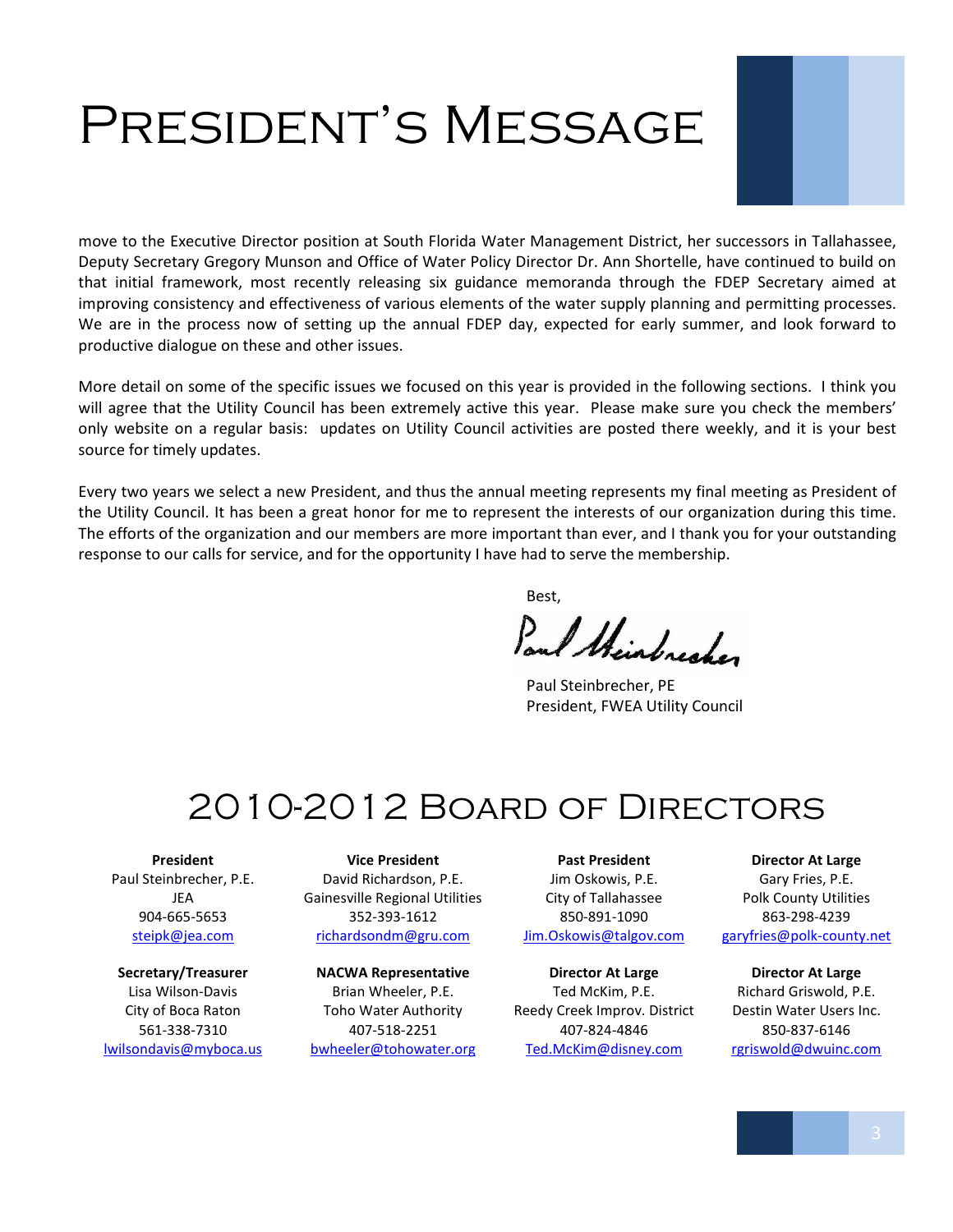# NUMERIC NUTRIENT **CRITERIA**

Three years have passed since the EPA settled an environmental stakeholder lawsuit in Florida by issuing a controversial "need determination", stating that Florida's surface waters need numeric nutrient criteria to comply with the Clean Water Act. This decision set into motion contentious litigation; federal and state rulemaking processes; bipartisan federal and state political interventions; a National Research Council economic review; and attempts by the State of Florida to regain control of its nutrient water quality standards program.

Every step of the way, the Utility Council has been involved, advocating on behalf of Florida's domestic wastewater treatment utility community. A sampling of the Utility Council's activities over the past year demonstrates our significant involvement:

- The Utility Council pursued federal legal challenges against EPA's nutrient criteria rules. The federal court agreed with the Utility Council that EPA's streams criteria are arbitrary and capricious, but the court upheld the validity of EPA's lakes and springs criteria as well as EPA's decision that Florida needs numeric nutrient criteria.
- Paul Steinbrecher (JEA) and David Richardson (GRU) testified at a hearing of the U.S. House of Representatives Subcommittee on Government Oversight and Accountability regarding the impact of EPA's nutrient criteria rules on their utilities' environmental restoration projects.
- Rod Reardon (Carollo Engineers) and Paul Steinbrecher testified before a panel of the National Research Council regarding the federal rule's compliance costs for utilities. The NRC panel ultimately found that EPA did not avail itself of the wide range of actual wastewater facility cost data that are available in Florida, made unreasonable assumptions in calculating compliance costs and expressed a high degree of uncertainty regarding EPA's estimates for all sectors evaluated in Florida (municipal WWTPs, Industrial, Agricultural, Urban Stormwater, Septic, Government).
- The Florida Environmental Regulation Commission unanimously approved the Utility Council's key amendments to the FDEP's proposed nutrient criteria rules. The Florida Legislature then unanimously directed FDEP to submit its amended nutrient criteria rules to EPA for review as a replacement for EPA's federal rules.

After this year of intense activity, the Utility Council has arrived at a momentary break in the action. But the break will not last for long.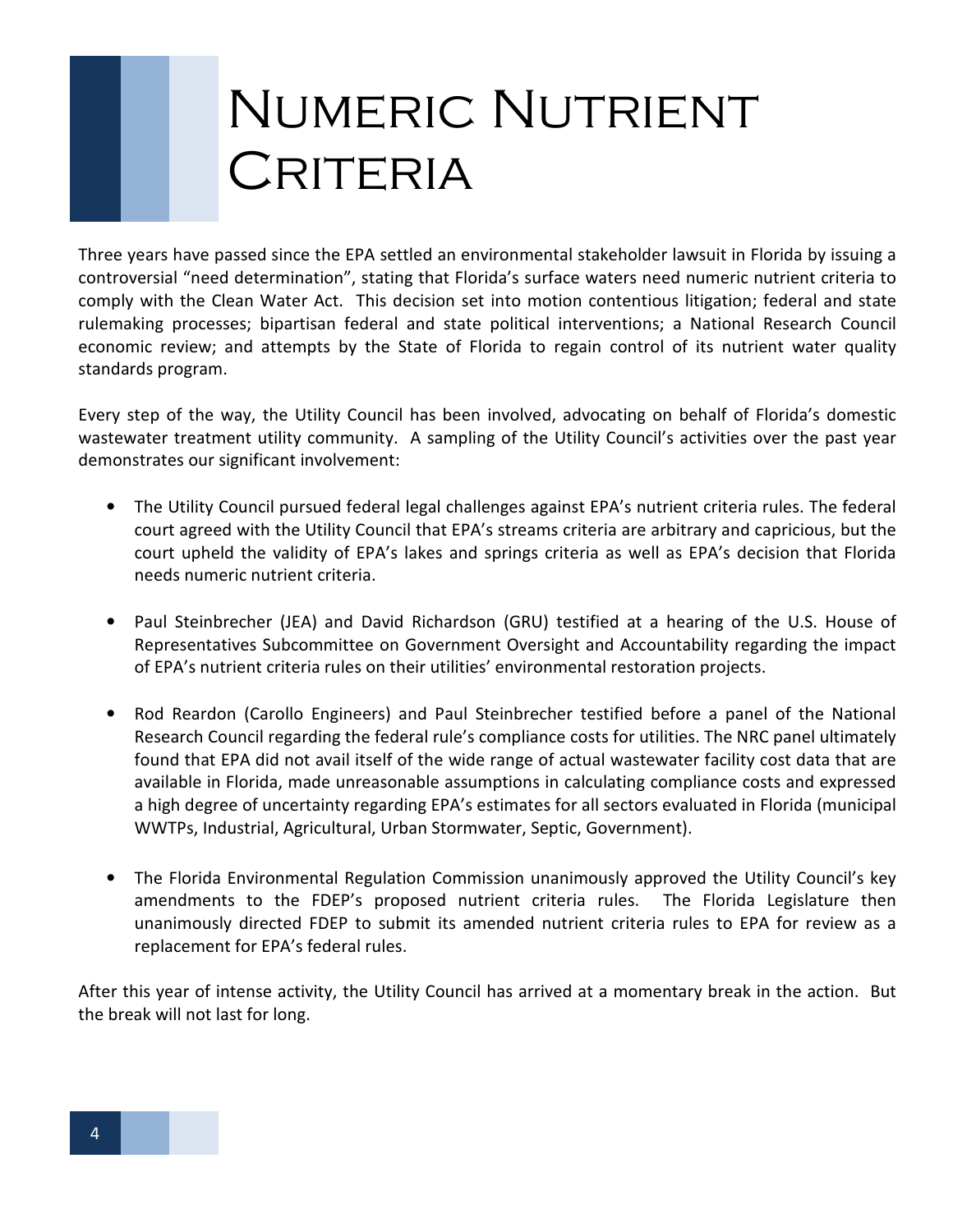#### NUMERIC NUTRIENT **CRITERIA**



EPA must address the flaws in its streams criteria by May 21, 2012, and EPA still remains under court order to propose criteria for Florida's estuaries, marine waters, and canals on that same date. EPA can satisfy these requirements and obviate the need for the federal rules by approving FDEP's nutrient criteria rules in their entirety. EPA's consideration of the alternative state rules, however, has been held up by an administrative challenge by a handful of environmental advocacy groups. EPA will not be able to act on the state rules until the Florida administrative law judge issues a final order upholding the state rules. (As of the date of this article, an order has not yet been issued.)

Regardless of what twists and turns lay ahead, Utility Council members should be assured that the Utility Council will continue to advocate for scientifically valid and economically responsible nutrient water quality standards.

# UIC / ASR



The potential release of arsenic in underground formations resulting from injected water (although the injected water does not contain arsenic above the drinking water standard) has created Underground Injection Control (UIC) permitting problems for ASR systems. FDEP recognizes this issue is a regulatory one, not a technical one. In June 2011, FDEP indicated to us their interest in working with EPA on developing a non-endangerment approach relying on institutional controls to address this issue. The Utility Council offered its assistance to FDEP in support of FDEP's approach. A resolution of this arsenic issue is particularly critical in Florida where ASR represents a cost effective alternative water supply option and soils are very amenable to formation of arsenic. Unless this issue is resolved in a workable manner, ASR will continue to be stymied in Florida.

Issues continue to surface with the ASR program especially related to reclaimed water projects. Many conflicts between UIC regulations and wastewater plant permitting are at issue and the number seems to be growing as experience is gained by utilities. FDEP staff understands this issue and its significance and continues to explore options to resolve this problem while maintaining public safety.

The Utility Council will continue to work with FDEP on this issue. There is an opportunity now for members to offer ASR projects as test subjects to assist FDEP in developing workable options to resolve this problem.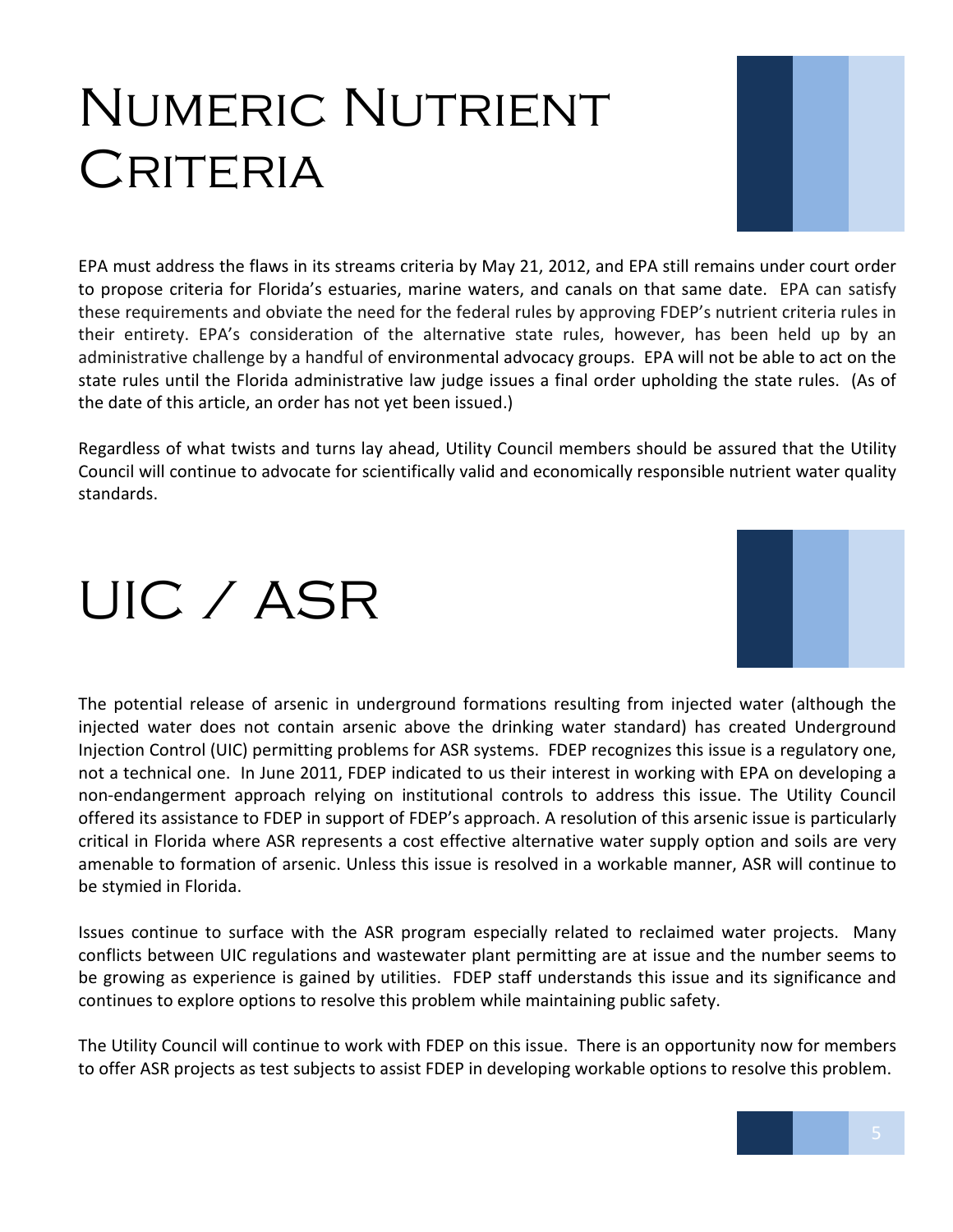#### OCEAN OUTFALL

On July 1, 2008, SB 1302, "Ocean Outfall Bill", was adopted into law and contained the objective to increase the use of reclaimed water to offset the use of traditional urban water supplies and thereby reducing the amount of nutrients entering the near shore waters of the southeast coast and in southeast Florida through the following statutory requirements:

- Prohibits the new construction or expansion of wastewater ocean outfalls and limits the discharge of wastewater through ocean outfalls by 2025.
- Requires that discharge of domestic wastewater through ocean outfalls meet advanced wastewater treatment and management requirements by 2018 or that an equivalent nutrient load reduction be achieved by 2025.
- Contains a provision for meeting advanced wastewater treatment and management requirements for those facilities that achieve 100% reuse by 2018.
- Requires facilities achieve 60% reuse of baseline annual outfall flow by Dec. 31, 2025 and allows discharges beyond that date that meet the advanced wastewater and treatment requirements and are a backup to a functioning reuse system.

The five southeast Florida utilities that were impacted by SB 1302 serve over 30% of the state's total population. The impacted utilities include: Miami-Dade Water & Sewer Department, City of Hollywood, Broward County and the City of Boca Raton.

Although this is a regional issue in the state, the southeast Florida utilities have routinely conferred with the Utility Council on this effort and specifically asked for Utility Council support. As in 2011, during the 2012 legislative session the Utility Council unsuccessfully supported the passing of HB 989 and SB 724 which clarified certain statutory language and incorporated some common-sense provisions to substantially improve the cost/benefit of the law:

• The cost of compliance with the current outfall requirements. These costs will be in the billions of dollars for Miami-Dade County, and millions for Broward County and the City of Hollywood. These costs can be substantially reduced without endangering the environment by managing wet condition peak sewage flows more cost-effectively and by allowing utilities to achieve compliance by accounting for their entire reuse program instead of reuse from outfalls alone.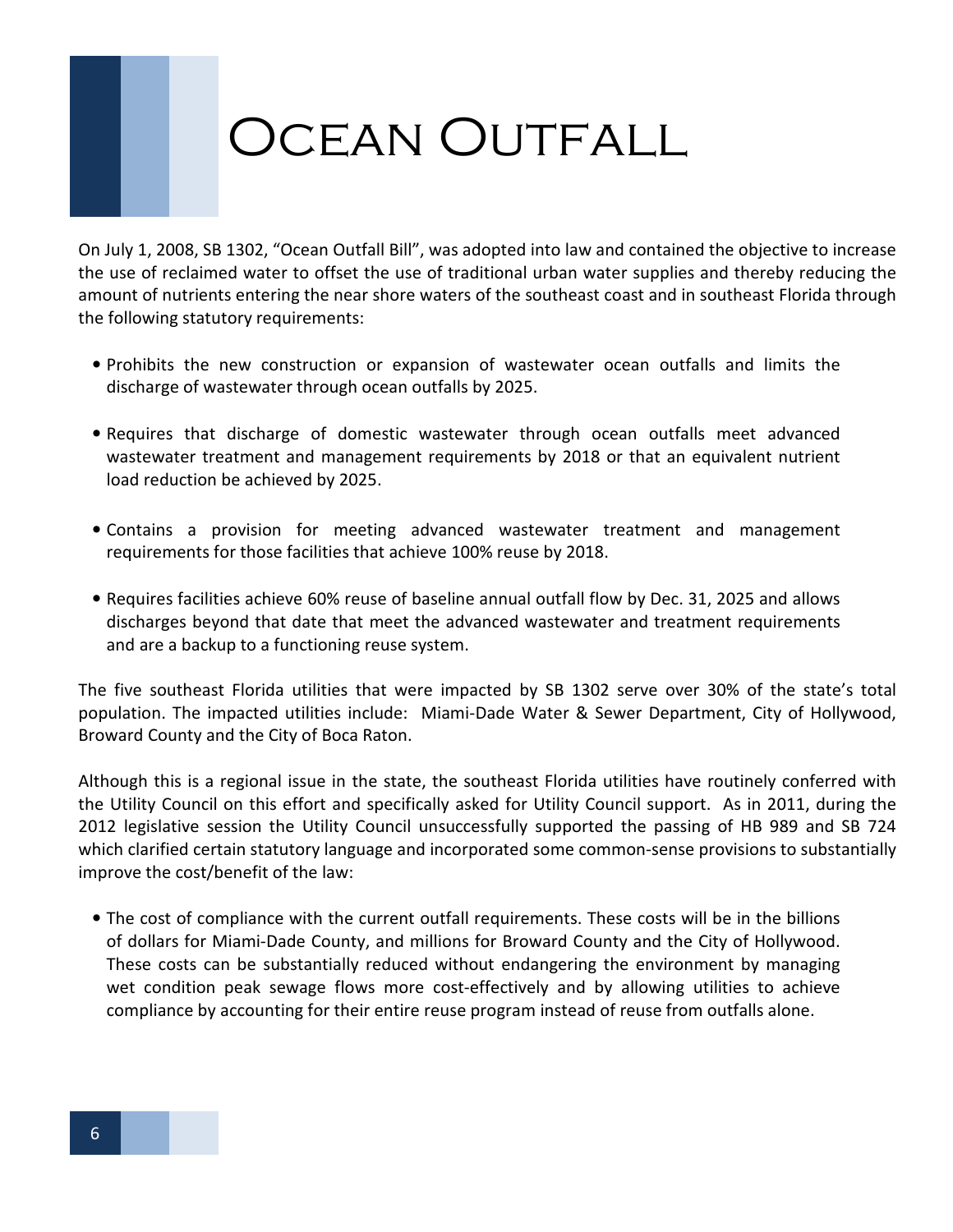### Ocean Outfall



- Also by allowing up to five percent of peak to be discharged during wet season peak events and exempting that five percent of peak flows from AWT standards if they meet statutory requirements and the FDEP rules on effluent limitations, the savings on capital costs will be \$142 million for the City of Hollywood, \$300 million for Broward County, and \$862 million for Miami-Dade. That money saved is desperately needed for replacing aging infrastructure that poses a much greater public health and environmental threat in the coming years.
- The outfall statute authorized state funding to support compliance with the outfall requirements, however, no state funding support has been appropriated since the statute was adopted, and under current conditions, the likelihood of any state funding support is extremely remote.
- The current economic downturn and conservation efforts have simultaneously reduced water needs, water revenues, the ability of utilities and local governments to borrow to finance large capital projects, and the inclination of elected officials to increase rates, fees, and taxes on their economically stressed constituents.

Therefore, five changes were proposed to the Outfall requirements:

- 1. Provides that peak flow discharges from other wastewater management systems may not cumulatively exceed 5% of a facility's baseline flow, measured as a 5-year rolling average and exempts that 5% from AWT standards;
- 2. Provides that for utilities operating more than one facility, a "functioning reuse system" means a system that provides a minimum of 60% of a facility's baseline flow or, for utilities operating more than one facility, 60% of the utility's entire wastewater system flow on an annual basis on December 31, 2025;
- 3. Updates requirements for the detailed plans that utilities must develop to be submitted by October 2014 instead of July 2013;
- 4. Postpones the date by which domestic wastewater facilities must meet more stringent treatment and management requirements from December 31, 2018, to December 31, 2020; and
- 5. Requires FDEP, South Florida Water Management District, and affected utilities to evaluate the detailed plans and report to the Legislature recommended changes, if necessary, to the reuse requirements by February 15, 2015.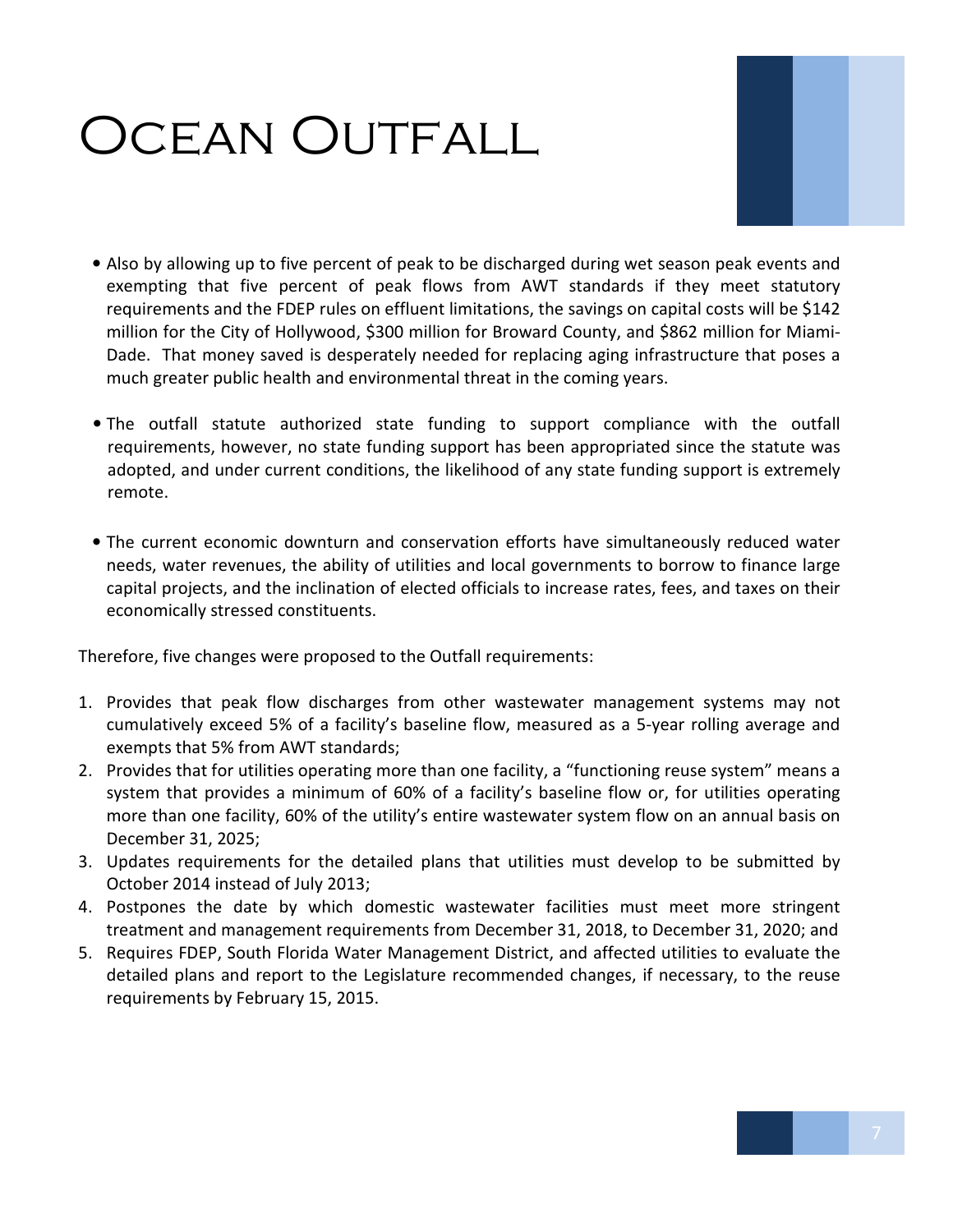# 2012 Legislative **SESSION**

As expected, two issues dominated the 2012 Legislative Session: the state's \$1.8 billion budget shortfall and redistricting. As a result, only 292 of the 2,052 bills filed during the 2012 legislative session ultimately passed (i.e. less than a 15% passage rate). However, the Utility Council's top two legislative priorities – numeric nutrient criteria rule ratification and reclaimed water regulation – both received favorable legislative action.

The following table summarizes the key environmental bills that passed this session.

| <b>Reclaimed Water Regulation</b> | Gives reclaimed water utilities more control over reclaimed water.            |
|-----------------------------------|-------------------------------------------------------------------------------|
| House Bill 639                    | Prohibits water management districts from requiring a permit for the use      |
| (by Rep. Young)                   | of reclaimed water, although they are authorized to require reclaimed         |
|                                   | water under certain circumstances. Prohibits water management districts       |
|                                   | from requiring or restricting services provided by reuse facilities. Requires |
|                                   | FDEP and water management districts to initiate rulemaking on "impact         |
|                                   | offsets" and "substitution credits" and to adopt revisions to the water       |
|                                   | resource implementation of the rule. Authorizes the regulation of the use     |
|                                   | of surface water or groundwater to supplement a reclaimed water system.       |
| <b>Numeric Nutrient Criteria</b>  | Exempts FDEP's proposed numeric nutrient criteria rules from the              |
| <b>Rule Ratification</b>          | legislative ratification requirement in current law. Provides that, after     |
| House Bill 7051                   | adoption of the FDEP numeric nutrient rule, any subsequent rule or            |
| (by Rep. Caldwell)                | amendment altering the effect of that rule must obtain legislative            |
|                                   | ratification prior to taking effect. Allows FDEP to adopt the proposed final  |
|                                   | rules and directs FDEP to submit its rules to the EPA for review under the    |
|                                   | Clean Water Act.                                                              |
| <b>Water Management District</b>  | Requires each water management district to submit a preliminary budget        |
| <b>Budgets</b>                    | for legislative review. Mandates a review and approval by the Governor for    |
| Senate Bill 1986                  | any budget amendment greater than \$1 million. Authorizes the Legislature     |
| (by Budget Committee)             | to set the maximum millage rate for each district. Removes property tax       |
|                                   | revenue caps at each water management district. Allows the Legislative        |
|                                   | Budget Commission to reject certain water management district budget          |
|                                   | proposals. Removes the maximum revenue limitation for the 2011-2012           |
|                                   | fiscal year. Requires that a five-year water resource development work        |
|                                   | program describe the district's implementation strategy and funding plan      |
|                                   | on water resource, water supply, and alternative water supply                 |
|                                   | development components of each approved regional water supply plan.           |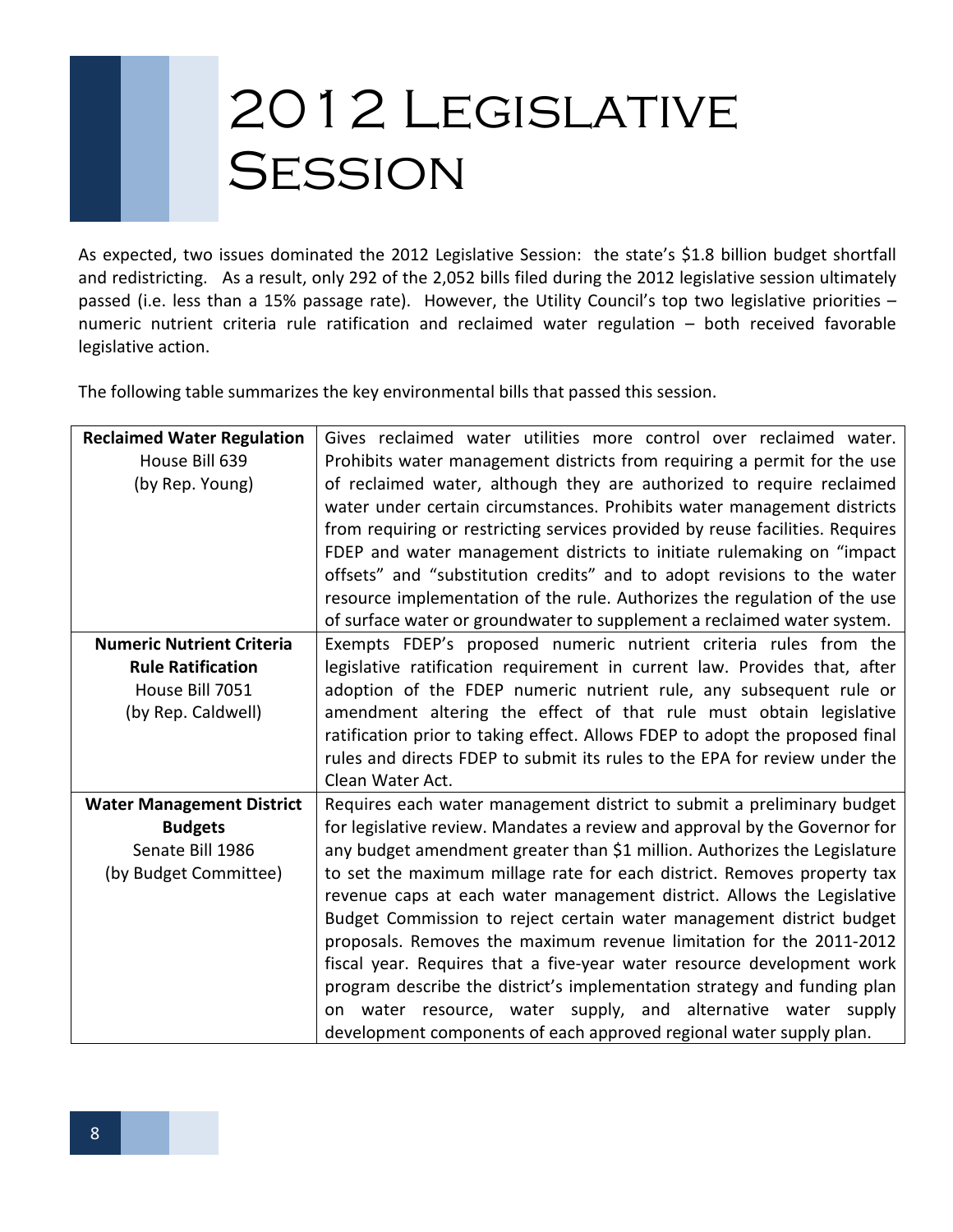### 2012 Legislative **SESSION**



| <b>Environmental Regulation</b>   | Reduces the time allowed for permit decisions from 90 days to 60 days.         |
|-----------------------------------|--------------------------------------------------------------------------------|
| House Bill 503                    | Expands eligibility for reduced or waived permit processing fees. Prohibits    |
| (by Rep. Patronis)                | municipalities from requiring an applicant to obtain a state or federal        |
|                                   | permit prior to the issuance of a local permit. Authorizes FDEP to issue a     |
|                                   | coastal construction permit in advance of the issuance of any incidental       |
|                                   | take authorization. Exempts injection wells authorized under State             |
|                                   | Underground Injection Control Program from permitting under Part III of        |
|                                   | Chapter 373, F.S. Directs FDEP to seek an expanded State Programmatic          |
|                                   | General Permit (SPGP) or regional general permits from the Corps. Grants       |
|                                   | a 2-year extension for certain development approvals with specific             |
|                                   | expiration dates. Provides that a holder of a valid permit or authorization is |
|                                   | not required to make a payment to the authorizing agency for use of the 2-     |
|                                   | year extensions granted under Section 73 or 79 of the Community Planning       |
|                                   | Act or the new extension provided by this bill. Revises the voluntary site     |
|                                   | cleanup program by raising priority ranking scores from 10 or less to 29 or    |
|                                   | less to increase qualifying sites. Expands the use of Internet-based, self-    |
|                                   | certification services and general permits. Creates a general ERP for          |
|                                   | stormwater management systems serving upland projects with a total area        |
|                                   | of up to ten acres. Revises provisions related to solid waste disposal and     |
|                                   | management. Adjusts the state recycling goal waste-to-energy rate.             |
|                                   | Expands the state renewable fuel standard to include other alternative         |
|                                   | fuels.                                                                         |
| <b>Department of Health &amp;</b> | Reorganizes the Department of health. Repeals the 2010 mandate for             |
| <b>Septic Tanks</b>               | septic tank inspections statewide in favor of an inspection program that is    |
| House Bill 1263                   | limited to counties and municipalities that contain a first magnitude spring.  |
| (by Rep. Hudson)                  | Narrows definition of a failing septic tank system. Prohibits inspection       |
|                                   | requirements when a home is sold. Prohibits new local ordinances               |
|                                   | requiring advanced "performance-based" septic tanks until a Department         |
|                                   | of Health study regarding "passive" treatment systems is completed.            |

With the 2012 Legislative Session now behind us, the Utility Council is preparing for next year's session, which begins March 5, 2013. In the interim, it is important that all Utility Council members meet with their local Senators and Representatives and inform them of the issues that matter to Florida domestic wastewater treatment utility community.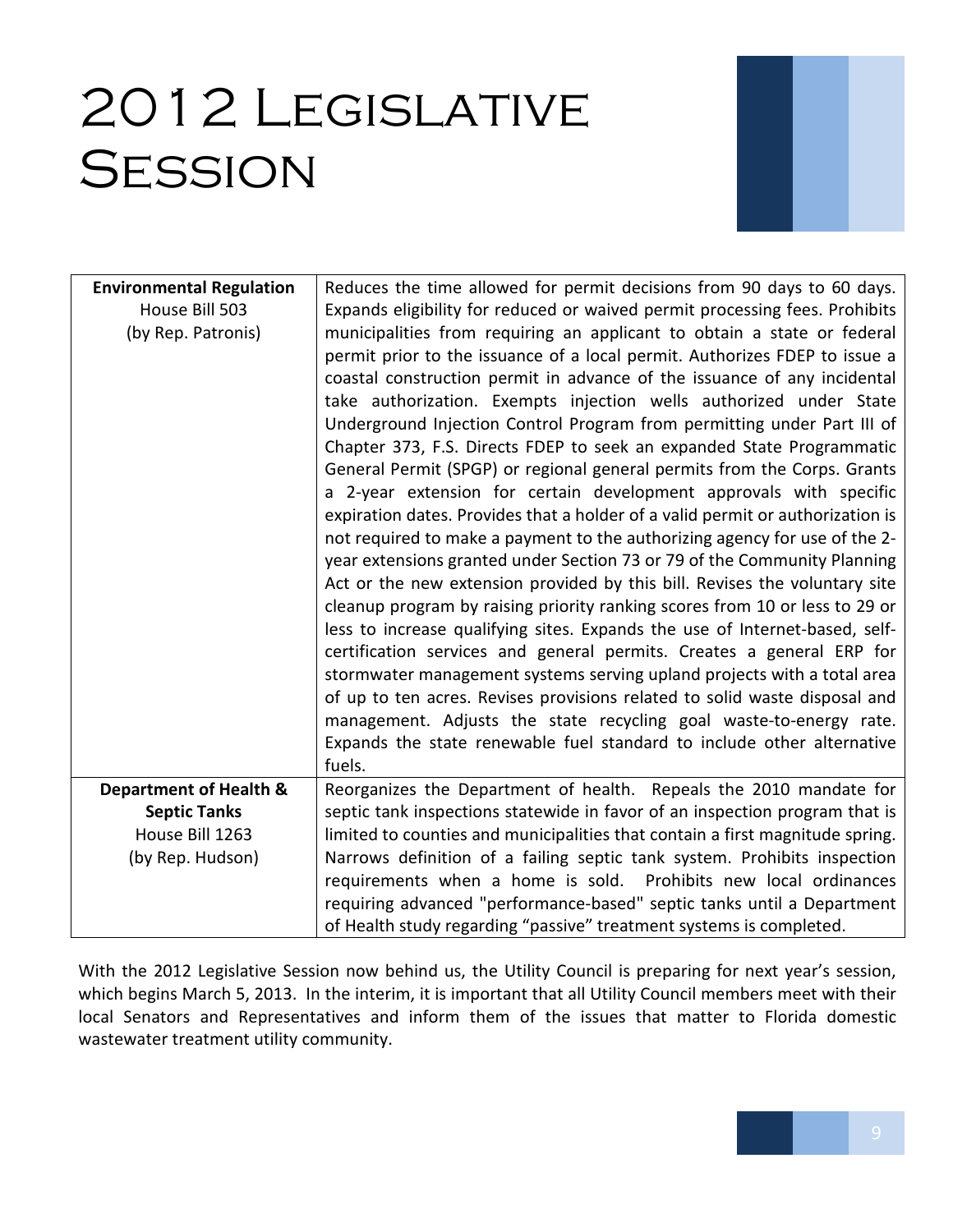# Reclaimed Water Workgroup

In January 2009, representatives of FDEP, the water management districts, the Utility Council, Florida League of Cities, individual local government utilities, and environmental consulting firms convened in Orlando to discuss how state regulatory policies could better optimize the reuse of reclaimed water. This initial meeting kicked off a threeyear long Reclaimed Water Policy Workgroup ("Workgroup") stakeholder process, which is set to conclude at the Workgroup's May 2012 meeting.

Since its inception, the Workgroup has focused on building consensus-based policies designed to optimize the use and continued development of reclaimed water as an alternative water supply. Two Utility Council members have chaired the Workgroup during its tenure: Alan Oyler with the City of Orlando and David Richardson with Gainesville Regional Utilities.

Much of the Workgroup's discussions over the past year focused on the respective regulatory responsibilities of the water management districts and FDEP. This discussion focused on ways to eliminate conflicting, duplicative, or unnecessary reviews. The workgroup agreed that due to the variety and range of circumstances which influence the development and operation of reclaimed water systems across the state, individual utilities must have the latitude and flexibility to plan, develop, operate, and manage its reclaimed water system tailored to best suit its individual circumstances. While a water management district should continue to require the use of reclaimed water when available and feasible, a district should not require a permit solely for the use of reclaimed water; restrict the use of reclaimed water in a water shortage order; limit irrigation with reclaimed water; or specify a user to whom the utility must provide reclaimed water.

The Workgroup's discussion of FDEP's authority was generally limited to FDEP's draft changes to its reuse feasibility study guidelines. The utilities' comments are under consideration by FDEP. The Workgroup did not recommend any changes to the FDEP's statutory authority over reclaimed water.

The 2012 Florida Legislature passed legislation incorporating the workgroup's recommended revisions to the scope of water management district authority over reclaimed water. See House Bill 639 (2012). This legislation also included prior Workgroup recommendations to incentivize the use of reclaimed water through the use of impact offsets and substitution credits. "Impact offsets" are the use of reclaimed water to reduce or eliminate a harmful impact that has occurred or would otherwise occur as a result of other groundwater or surface water withdrawals. "Substitution credits" are the use of reclaimed water to replace part or all of an existing permitted use of resourcelimited groundwater or surface water, allowing a different user (or use) to increase its withdrawal from the same resource-limited groundwater or surface water source provided that the withdrawal creates no net adverse impact on the limited water resource or creates a net positive impact.

With the passage of House Bill 639, the Workgroup has now accomplished the majority of its objectives. All that remains is the issuance of a final report that will memorialize the Workgroup's activities and recommendations. Then the attention of the Utility Council and Workgroup members will turn towards the continued implementation of the Workgroup's policy recommendations.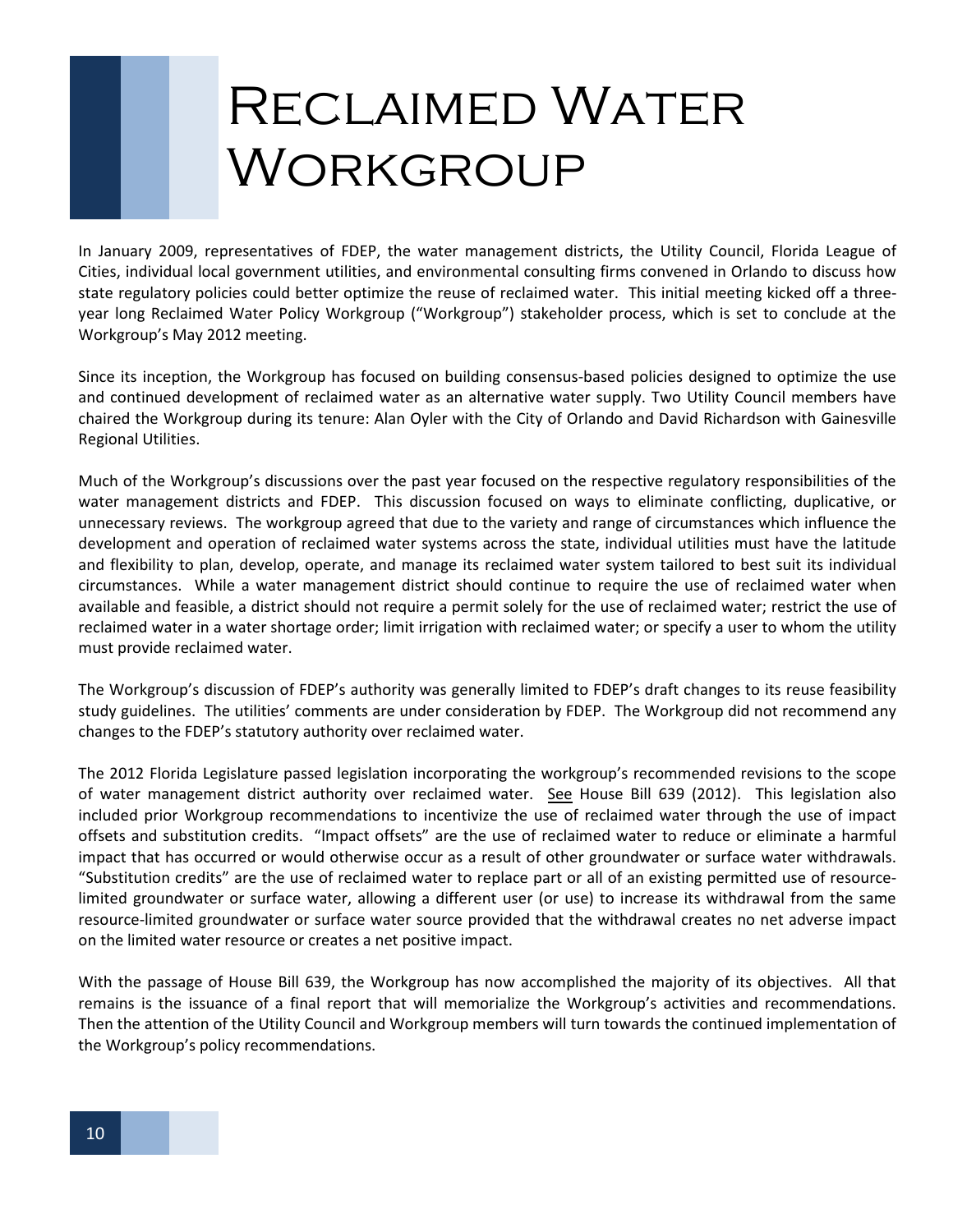# **NACWA COORDINATION**



Nationally, the Utility Council maintains a relationship with the National Association of Clean Water Agencies ("NACWA"), a group that is a recognized leader in environmental policy and viewed as a key stakeholder in both the federal legislative and regulatory arenas. NACWA has established credible, collaborative relationships with members of Congress, Presidential administrations and the EPA, that have benefited groups such as this Utility Council. Brian Wheeler/TOHO Water Authority has been serving as the Utility Council's NACWA liaison. Suzanne Goss/JEA moves into the NACWA President's seat this year, and will serve as liaison this upcoming year.

NACWA has several key areas of focus, all of which touch our members in many ways:

- Affordability, Regulatory Prioritization and Infrastructure Funding encouraging flexibility and innovation as critical components to meet the goals of the Clean Water Act in a sustainable manner. This is exemplified through its Money Matters Campaign.
- Biosolids Management, Energy Recovery and Air Emissions continuing to focus on maintaining management options and preserving local choices when it comes to disposal options and becoming more engaged in the energy-water nexus as these two issues become more integrated in the legislative and regulatory arena.
- Stormwater and Wet Weather Issues pursuing further clarification of the regulatory status of sanitary sewer overflows, including advocacy efforts with EPA to develop some form of national policy.
- Watershed Management, Nutrients and Nonpoint Source Control pursuing a vision of a holistic watershed approach to deal with water quality issues by all stakeholders.

NACWA continues to be a partner in supporting the Utility Council's legal effort in opposing EPA's numeric nutrient criteria rule. Their engagement in the Florida case has increased the awareness of nutrient issues nationally.

The Utility Council receives NACWA's Clean Water Exchange (and Action Alerts) at no cost. This communication tool, designed to keep members of state & regional clean water organizations informed of critical national issues, provides opportunities for our members to stay engaged and to have their voice heard in Washington, DC.

This past April, the Utility Council was recognized as a supporting organization at the 2012 National Environmental Policy Forum, held in Washington, DC. The Utility Council will continue to seek opportunities to partner with NACWA on regional and national issues.